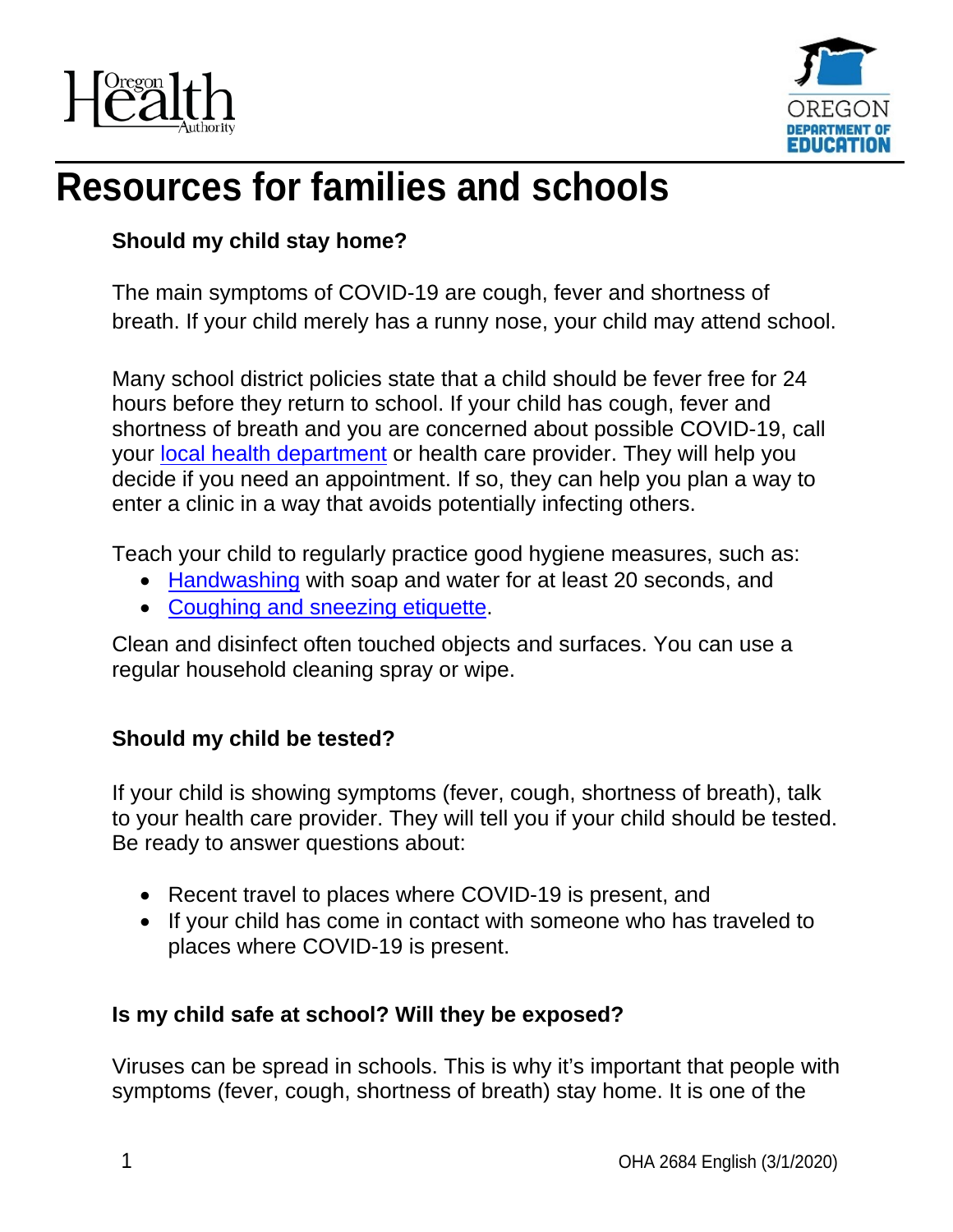most effective ways to minimize exposure. Public health is everyone's responsibility.

If your child merely has a runny nose, your child may attend school, after you teach them about use of tissues and handwashing. If your child has cough, fever or shortness of breath your child should stay home. Also, contact your [local health department](https://www.oregon.gov/oha/ph/providerpartnerresources/localhealthdepartmentresources/pages/lhd.aspx?utm_medium=email&utm_source=govdelivery) or health care provider. If you contact your health care provider, call ahead. They will help you decide if you need an appointment. If so, they can help you plan a way to enter a clinic in a way that avoids potentially infecting others.

Teach your child to regularly practice good hygiene measures, such as:

- [Handwashing](https://www.cdc.gov/handwashing/index.html?utm_medium=email&utm_source=govdelivery) with soap and water for at least 20 seconds, and
- [Coughing and sneezing etiquette.](http://www.cdc.gov/healthywater/hygiene/etiquette/coughing_sneezing.html?utm_medium=email&utm_source=govdelivery)

The most vulnerable populations are:

- Older adults, and
- Persons with compromised immune systems.

#### **How will I be told if someone at my child's school is exposed or has COVID-19?**

If this happens, your local health department and school district will work together to let you know. They will do this within rules set by the school district and [local health department.](https://www.oregon.gov/oha/ph/providerpartnerresources/localhealthdepartmentresources/pages/lhd.aspx?utm_medium=email&utm_source=govdelivery) If you have concerns, check with your child's school to learn about their communicable disease prevention plan.

## **What do I do if my child is sick?**

If your child has fever, cough, shortness of breath you should:

- Have your child stay home, and
- Contact your [local health department](https://www.oregon.gov/oha/ph/providerpartnerresources/localhealthdepartmentresources/pages/lhd.aspx?utm_medium=email&utm_source=govdelivery) or health care provider. They will help you decide if you need an appointment. If so, they can help you plan a way to enter a clinic in a way that avoids potentially infecting others.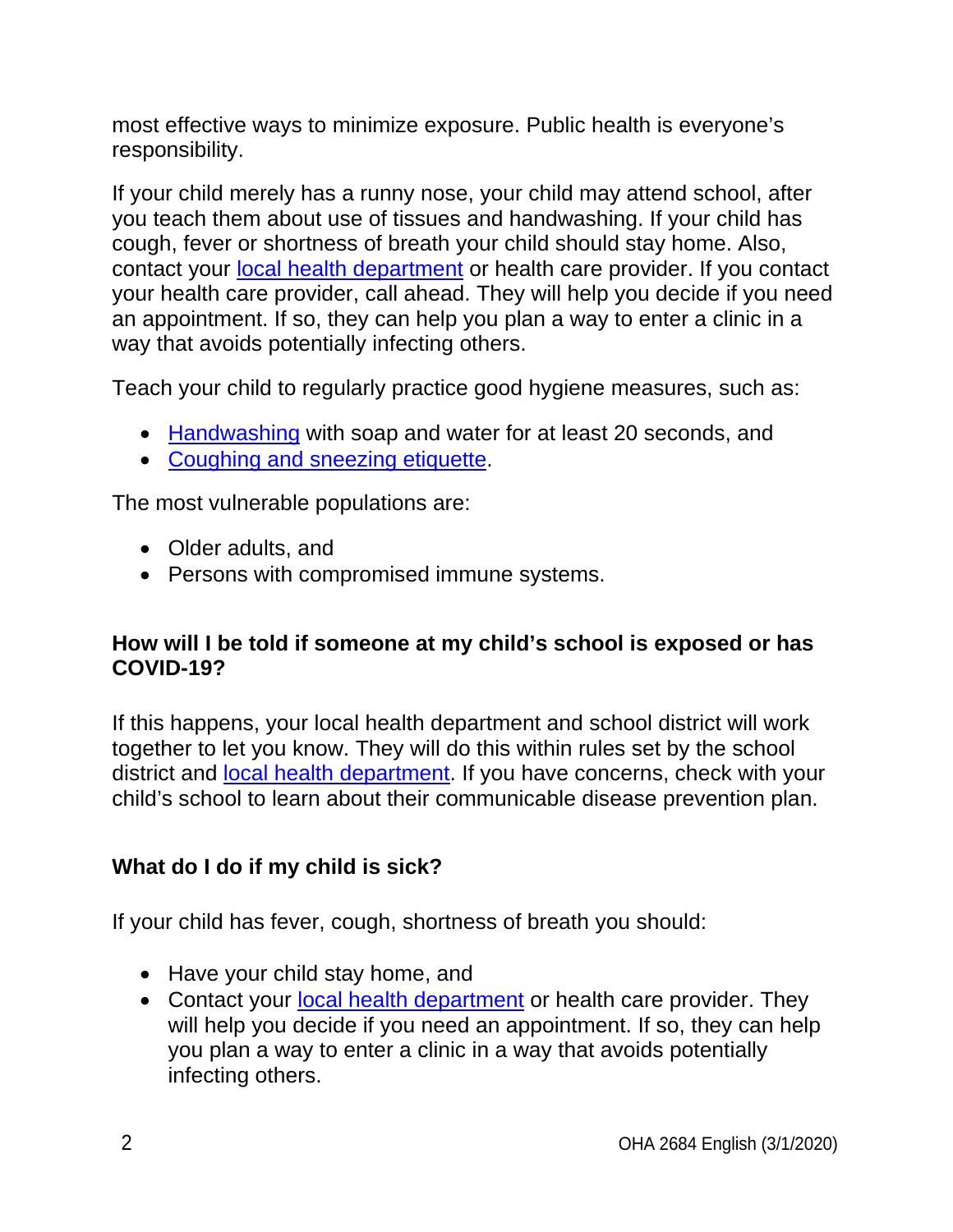It's important that people with symptoms stay home. It's one of the most effective ways to minimize exposure. Many school district policies state that a child should be fever free for 24 hours before returning to school. If your child is diagnosed with COVID-19, your child may be required to stay home longer.

Teach your child to regularly practice good hygiene measures, such as:

- [Handwashing](https://www.cdc.gov/handwashing/index.html?utm_medium=email&utm_source=govdelivery) with soap and water for at least 20 seconds, and
- [Coughing and sneezing etiquette.](http://www.cdc.gov/healthywater/hygiene/etiquette/coughing_sneezing.html?utm_medium=email&utm_source=govdelivery)

Clean and disinfect often touched objects and surfaces. You can use a regular household cleaning spray or wipe.

# **Why aren't schools closed?**

There are few COVID-19 cases in Oregon to date. If COVID-19 presents at your child's school, the school and the local health department will determine whether closure is needed.

School nurses, principals, and other school staff follow OHA and ODE's [Communicable Disease Guidelines.](https://www.oregon.gov/ode/students-and-family/healthsafety/Documents/commdisease.pdf?utm_medium=email&utm_source=govdelivery)

## **What is the risk of spreading this if a student attends the identified school then buses to another school for aftercare?**

It depends on how long the student is in the bus and their ability to cover coughs and sneezes. Health experts believe the virus spreads mainly from person-to-person:

- Between people in close contact within about 3 to 6 feet, or
- Through droplets when an infected person coughs or sneezes.
- From contact with infected surfaces or objects. It may be possible that a person can get COVID-19 by touching a surface or object with the virus on it and then touching their own mouth, nose, or possibly their eyes. However, health experts do not think this is the main way the virus spreads.

Watch your child for symptoms (fever, cough, shortness of breath).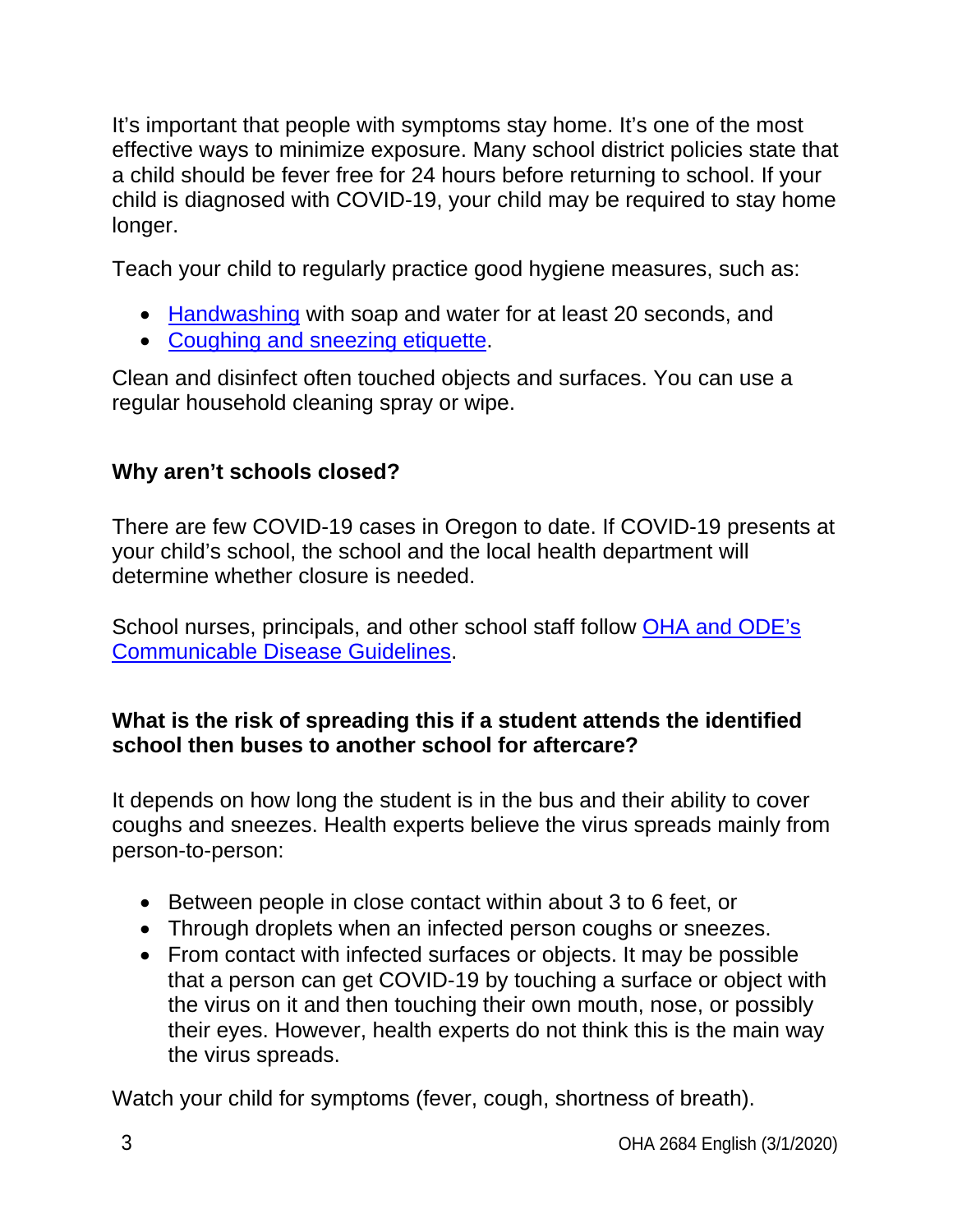Teach your child to regularly practice good hygiene measures, such as:

- [Handwashing](https://www.cdc.gov/handwashing/index.html?utm_medium=email&utm_source=govdelivery) with soap and water for at least 20 seconds, and
- [Coughing and sneezing etiquette.](http://www.cdc.gov/healthywater/hygiene/etiquette/coughing_sneezing.html?utm_medium=email&utm_source=govdelivery)

Clean and disinfect often touched objects and surfaces. You can use a regular household cleaning spray or wipe.

## **What schools are affected and where are they located?**

For the most up to date information go to https://www.oregon.gov/ode/students-andfamily/healthsafety/Pages/COVID19.aspx.

# **What do I tell my child about this?**

Teach your child to regularly practice good hygiene measures, such as:

- [Handwashing](https://www.cdc.gov/handwashing/index.html?utm_medium=email&utm_source=govdelivery) with soap and water for at least 20 seconds, and
- [Coughing and sneezing etiquette.](http://www.cdc.gov/healthywater/hygiene/etiquette/coughing_sneezing.html?utm_medium=email&utm_source=govdelivery)

Check with your local health department or school district for other resources to talk with your child about diseases they can catch, such as cold and flu.

Reinforce the principles of respect and anti-bias. Let your child know they should not make assumptions of risk based on race, ethnicity or country of origin.

#### **A school is closed. My child doesn't go there but was there recently. What do I do?**

Health experts believe the virus spreads mainly from person-to-person:

- Between people in close contact within about 3 to 6 feet, or
- Through droplets when an infected person coughs or sneezes.
- From contact with infected surfaces or objects. It may be possible that a person can get COVID-19 by touching a surface or object with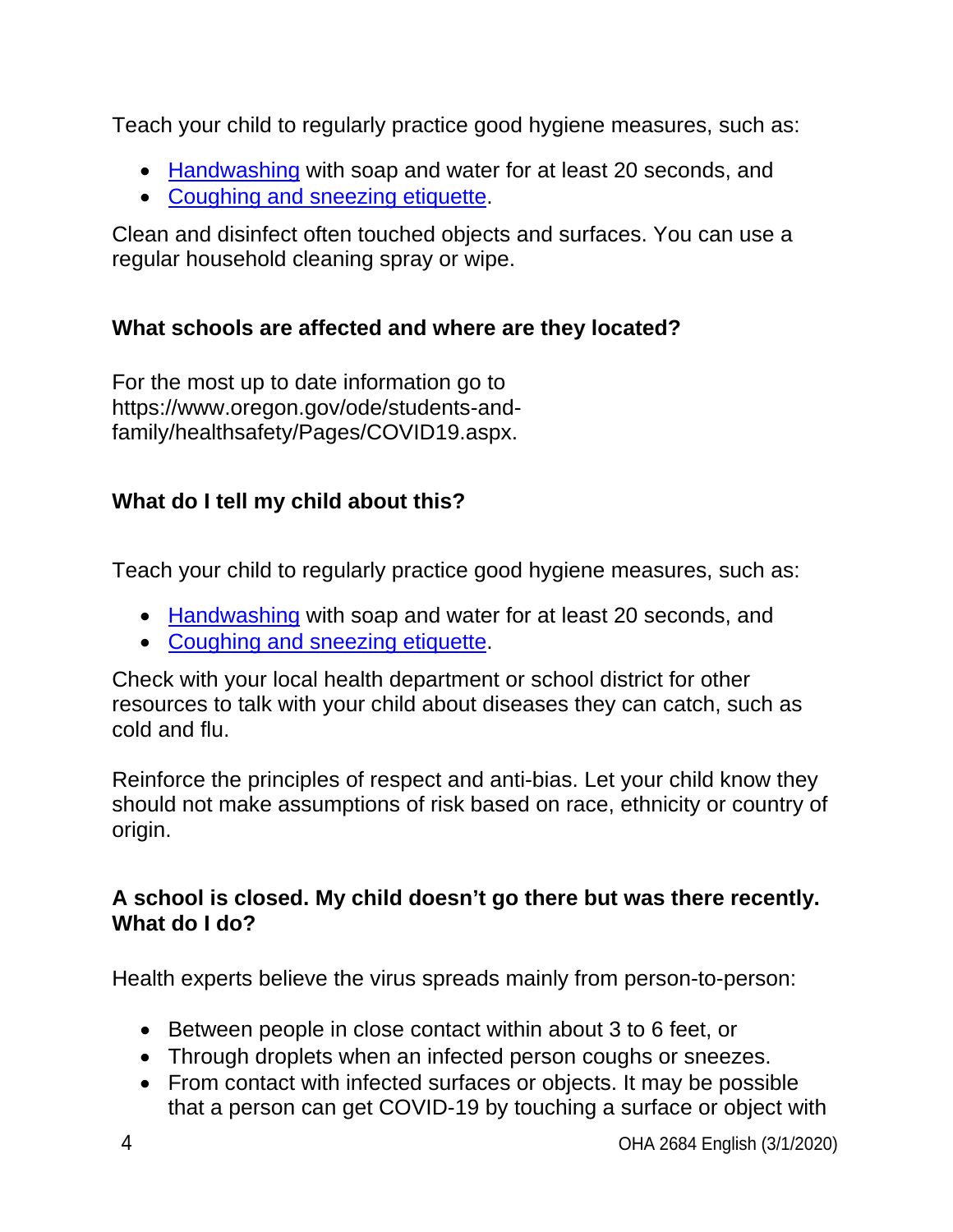the virus on it and then touching their own mouth, nose, or possibly their eyes. However, health experts do not think this is the main way the virus spreads.

Watch your child for symptoms (fever, cough, shortness of breath).

Teach your child to regularly practice good hygiene measures, such as:

- [Handwashing](https://www.cdc.gov/handwashing/index.html?utm_medium=email&utm_source=govdelivery) with soap and water for at least 20 seconds, and
- [Coughing and sneezing etiquette.](http://www.cdc.gov/healthywater/hygiene/etiquette/coughing_sneezing.html?utm_medium=email&utm_source=govdelivery)

Clean and disinfect often touched objects and surfaces. You can use a regular household cleaning spray or wipe.

#### **What if I decide to keep my child home from school even if it's not closed? How do I get help with their schoolwork?**

Work with your child's teachers and principal at your local school district. They can talk to you about their attendance policies and can explain any procedures they have to support education from home.

## **Can my child wear a mask at school?**

CDC does not recommend that people who are well wear a face mask to protect themselves from respiratory diseases, including COVID-19. There is no state ban against your child wearing a medical mask at school. However, you will want to check with your local school on their policies. Face masks **should** be used by people who show symptoms of COVID-19 to help prevent the spread of the disease to others. The use of facemasks is also crucial for:

- [Health workers,](https://www.cdc.gov/coronavirus/2019-nCoV/hcp/infection-control.html) and
- [People who are taking care of someone in close settings](https://www.cdc.gov/coronavirus/2019-ncov/hcp/guidance-home-care.html) (at home or in a health care facility).

If your child is sick, they should stay home rather than attend school with a mask.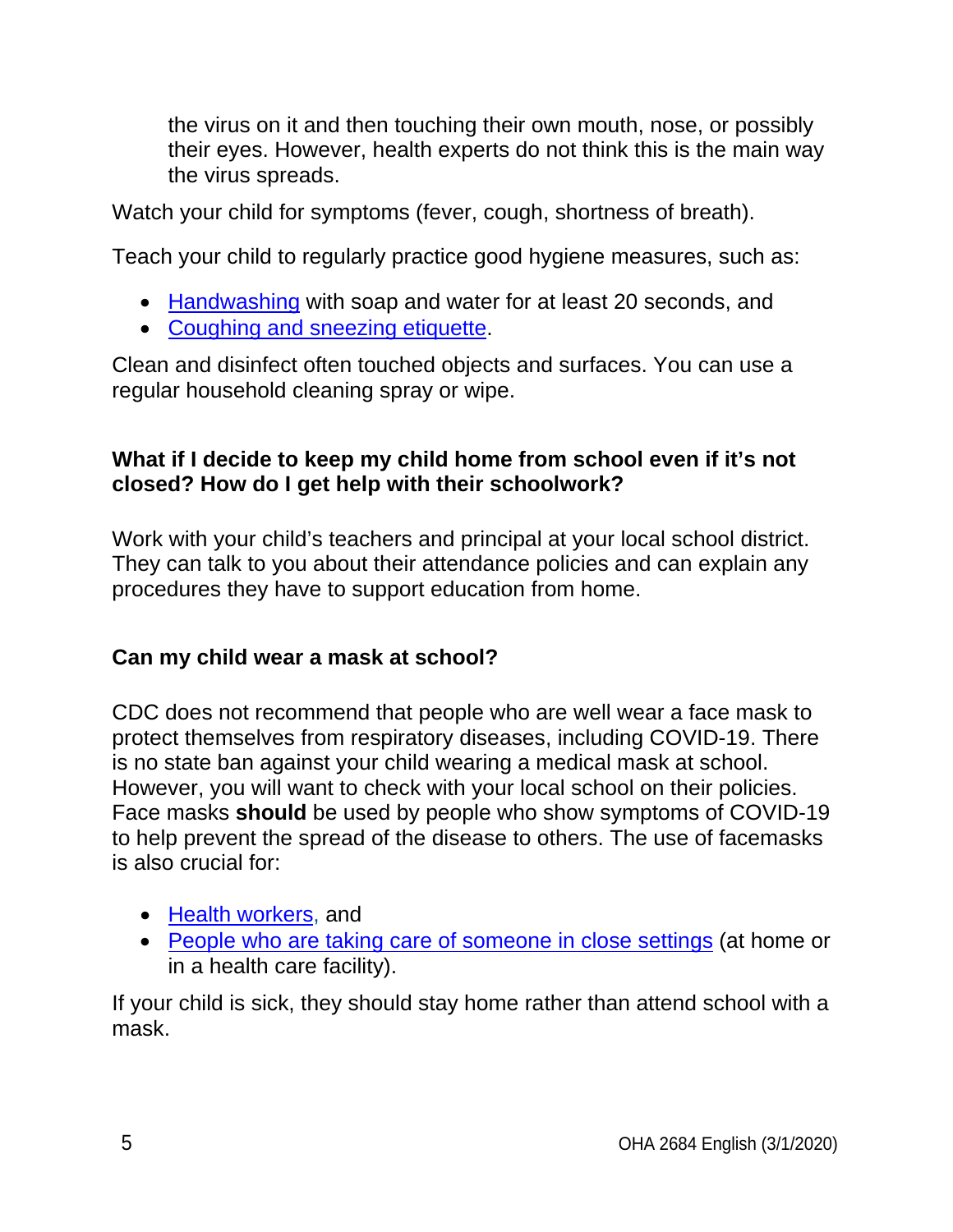# **If school is cancelled, how does my child get lunch and breakfast?**

Check with your school. These programs are run at the local level.

#### **I can't get off work, how do I get childcare?**

Start talking now with others about available resources. Examples are:

- Family members
- Local church, or
- Community organizations.

#### **Should I be worried about the public charge rule? I'm worried about my immigration status.**

Your health and the health of your family and our community is important. The public charge rule does not apply to all medical care or to every immigrant. Many public health benefits don't count toward public charge rule, including:

- Oregon Health Plan coverage for youth younger than 21 (i.e., Medicaid and the Children's Health Insurance Program, or CHIP)
- Oregon Health Plan coverage for people who are pregnant including 60 days after giving birth (i.e., Medicaid and Citizen-Alien Waived Emergent Medical Plus, or CAWEM Plus)
- Oregon MothersCare (OMC) program
- Emergency Oregon Health Plan coverage for people of all ages (i.e., CAWEM)
- Oregon's Cover All Kids program
- Special education services funded by the Individuals with Disabilities Education Act (IDEA) that Medicaid covers
- School-based health services for school-aged children
- Commercial health insurance premium subsidies through Oregon's Health Insurance Marketplace
- Medicare Part D Low-Income Subsidy (LIS)
- Many other health, education, and social services programs not listed here.

Please go to the OHA public charge [web page,](https://www.oregon.gov/OHA/ERD/Pages/public-charge.aspx) [Fact Sheet](https://sharedsystems.dhsoha.state.or.us/DHSForms/Served/le2664.pdf) [\(Spanish\)](https://sharedsystems.dhsoha.state.or.us/DHSForms/Served/ls2664.pdf), and [FAQ](https://sharedsystems.dhsoha.state.or.us/DHSForms/Served/le2662.pdf) [\(Spanish\)](https://sharedsystems.dhsoha.state.or.us/DHSForms/Served/ls2662.pdf) for more information.